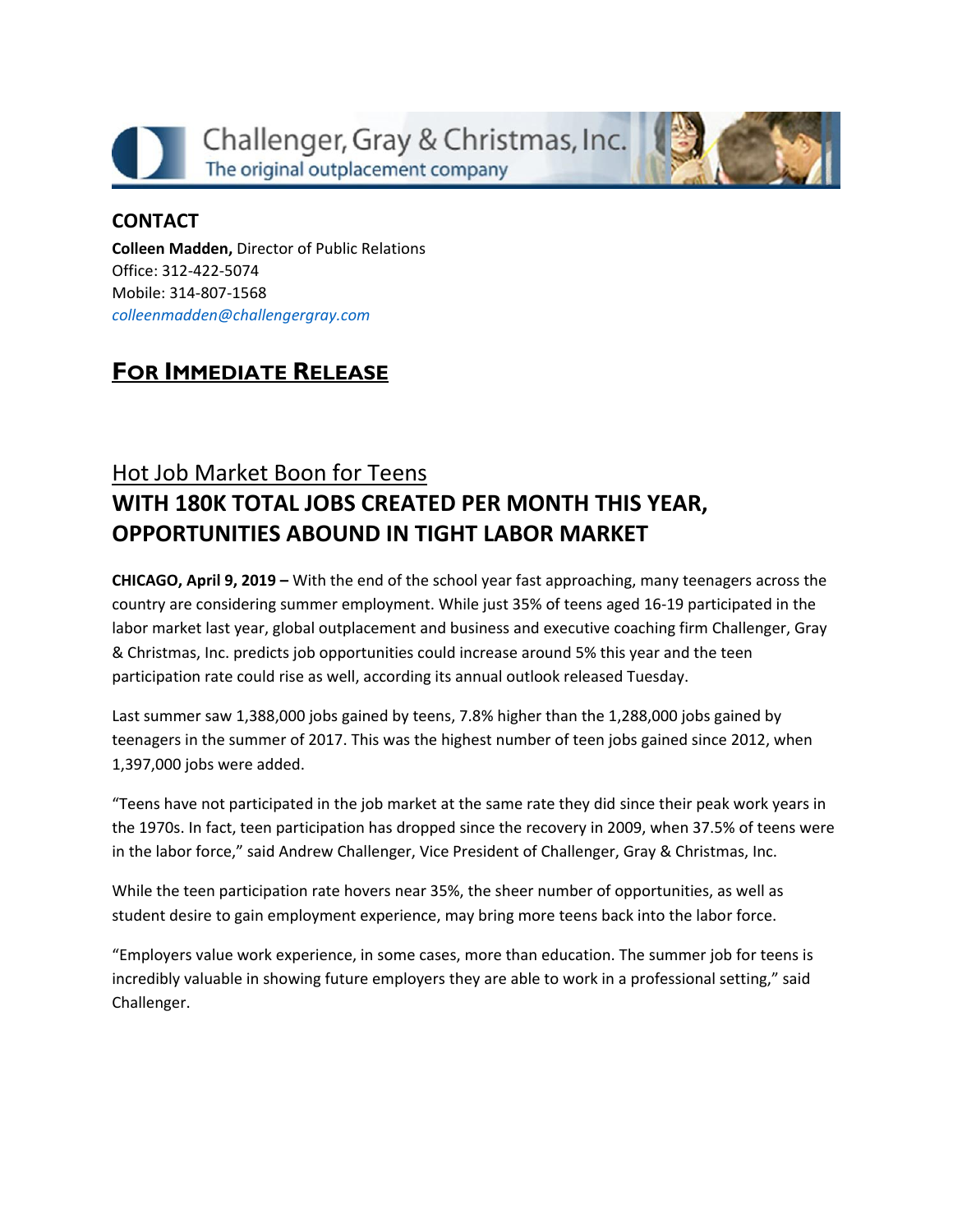

#### *Source: Challenger, Gray & Christmas, Inc., with non-seasonally adjusted data from the U.S. Bureau of Labor Statistics*

While the traditional retail job may be harder to get for many teens, as thousands of brick-and-mortar store closures have occurred over the last few years, the stronger-than-expected March jobs report released by the Bureau of Labor Statistics (BLS) indicated a 33% increase in opportunities in Leisure and Hospitality companies. For instance, the BLS report found that food services and drinking places added 27,000 jobs in March.

"Companies in almost all sectors are struggling to find talent. While adults took the place of many teens during the recession and recovery years, we're now seeing those opportunities going back to teen workers," said Challenger.

The March jobs report also showed the unemployment rate for teen workers dropped 0.6% from last March, to 12.8%.

In addition to the desire to gain work experience in summer jobs, more teens may choose to work between high school and college as they decide what field they want to pursue. The so-called "gap year" is becoming increasingly popular, especially with the high cost of post-secondary education.

In fact, according to the American Gap Association, an estimated 30,000 to 40,000 teens take a gap year after high school, and that number was an increase of 20% from 2015. President Barack Obama's daughter Malia brought attention to the growing trend with her decision to suspend college for a year in 2017.

Meanwhile, "Signing Days" at many high schools traditionally highlight student athletes who state their intention to attend post-secondary institutions in the fall. However, Henrico County, Virginia decided to recognize students who chose jobs after high school in the same way they recognized students who chose college after high school.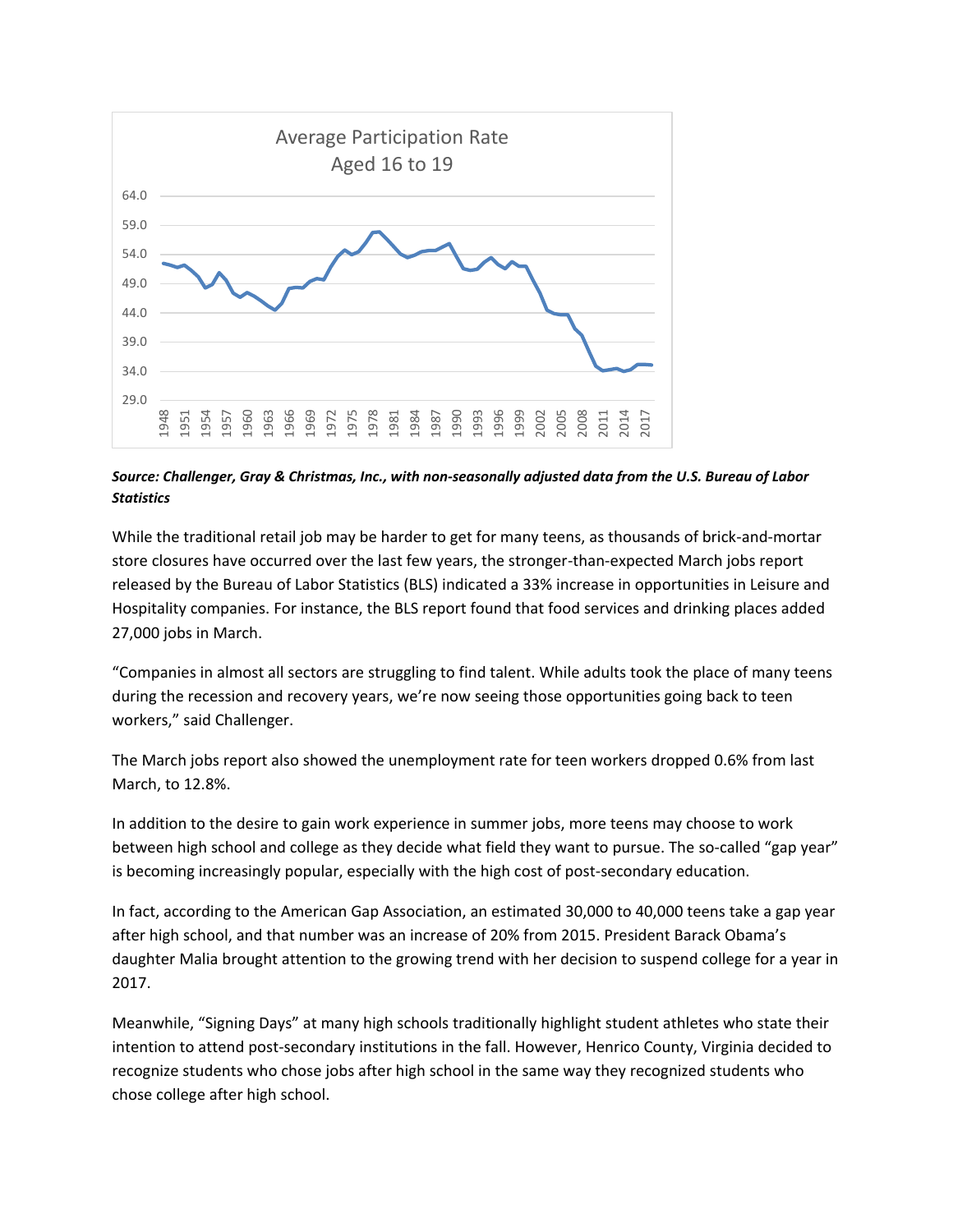According to Henrico County's Facebook post on the subject, "Students and representatives of their future employers both signed letters of intent outlining what students must do before and during employment, what the employer will provide in pay and training, and an estimate of the position's value."

"For teens seeking summer employment, June is traditionally the most popular month for teen hiring, with 951,000 teens finding employment last year. However, teens who want to find work for the summer would be wise to start readying their resumes and applications now," said Challenger.

Teens should reach out to their networks – friends, parents, instructors, coaches, and friends' parents – to inquire about potential opportunities. They should also seek out the managers of places they frequent to see if they are hiring.

Create a resume that includes extra-curricular activities, volunteer experience, or any other information that would show an employer the teen is able to work as part of a team, is a self-starter, or can manage a project.

"Teens can also look outside the norm for seasonal employment. In a period of expansion, offices will need administrative staff who can organize files, take calls, or even manage social media profiles. These are great avenues for teens to gain real work experience," said Challenger.

# # #